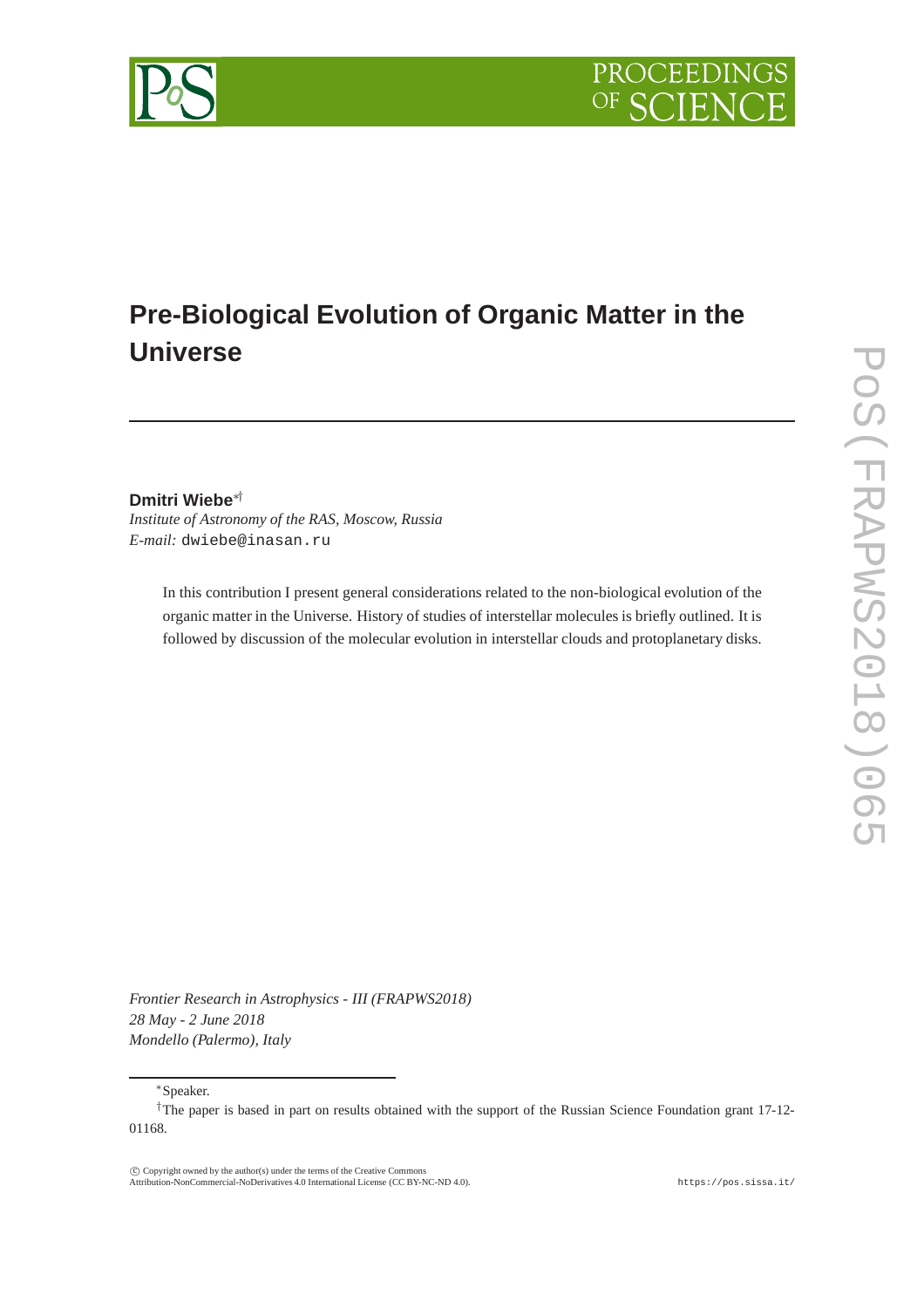The title of this contribution may not be entirely proper as it sort of implies that the evolution of the material I am going to discuss necessarily predates the biological evolution, which is not the case. We do not know whether or not the molecules that I will be talking about play any role in the biological evolution here or maybe elsewhere in the Universe, so the proper title would be "Non-biological evolution of organic matter in the Universe".

The second starting remark is to be related to the definition of organic matter. It looks like there is no commonly accepted definition of what the organic molecule is. It is generally accepted that, of course, an organic molecule should contain carbon, and probably it should also contain a carbon-hydrogen bond. So, CO molecule is not organic. Adding one hydrogen atom to it we obtain HCO radical, which does not have a name because as it does not occur too often on Earth. And if we get another hydrogen atom, we get formaldehyde, which contains a carbon atom, which contains H-C bonds, and which has a fancy name, so it is definitely organic.

Yet another definition, which is sometimes used in the astronomical literature, is related to the so-called complex organic molecules (COM). According to this definition, a complex organic molecule is a carbon-bearing molecule containing more than five atoms. Of course, this complexity stands nowhere close to the complexity of the biological world, and this should be kept in mind.

The existence of extraterrestrial molecules was first inferred back in the 19th century by William Huggins [1]. He observed wide emission bands in spectra of cometary tales and has related these bands to some carbon compounds. Now we know that some of these bands do belong to carbon-bearing molecules. But the idea that molecules can exist somewhere beyond the Solar System was not readily accepted until late 1930s. There is a famous quote from Eddington, "Atoms are physics, but molecules are chemistry" [2], implying that chemistry is something belonging purely to Earth.

But in the end of 1930s interstellar absorption bands had been discovered, which have been assigned to three molecules, CH, CN, and  $CH<sup>+</sup>$ , in early 1940s [3, 4, 5]. Note that these were again carbon compounds. The first chemical network to explain the presence of these molecules has been proposed in 1943, and it was argued that these molecules appear in the interstellar medium (ISM) due to reactions of radiative association [6, 7]. In general, it is no easy to bind two neutral atoms, but if they form a collisional complex that exists long enough, it may emit a photon which takes away the extra energy. The complex stabilizes itself into the molecule. Initially, it seemed that it is suffice to introduce reactions of radiative association to explain observed abundances of carbon-bearing molecules. But in 1951 rates of these reactions have been recomputed by Bates and Spitzer [8], and it turned out that these reactions are way too slow to explain the presence of even these three molecules. There have been other suggestions like the appearance of these molecules due to photodissociation of methane evaporating from dust grains. But at that time no one really cared much about the origin of these compounds. After all, these were only three compounds and very simple ones.

Everything changed once radioastronomy became a tool for studying the interstellar material. Molecules have rotational transitions which fall into the radio band, and emission related to these transition can be easily observed from Earth. The first interstellar molecule was discovered in the radio in 1963, and it was hydroxyl [9]. A few years later ammonia, water, and the first interstellar organic molecule, formaldehyde, were discovered [10, 11, 12]. Since that time every year adds a few molecules to the list, and as we go closer to present time, we see more and more complex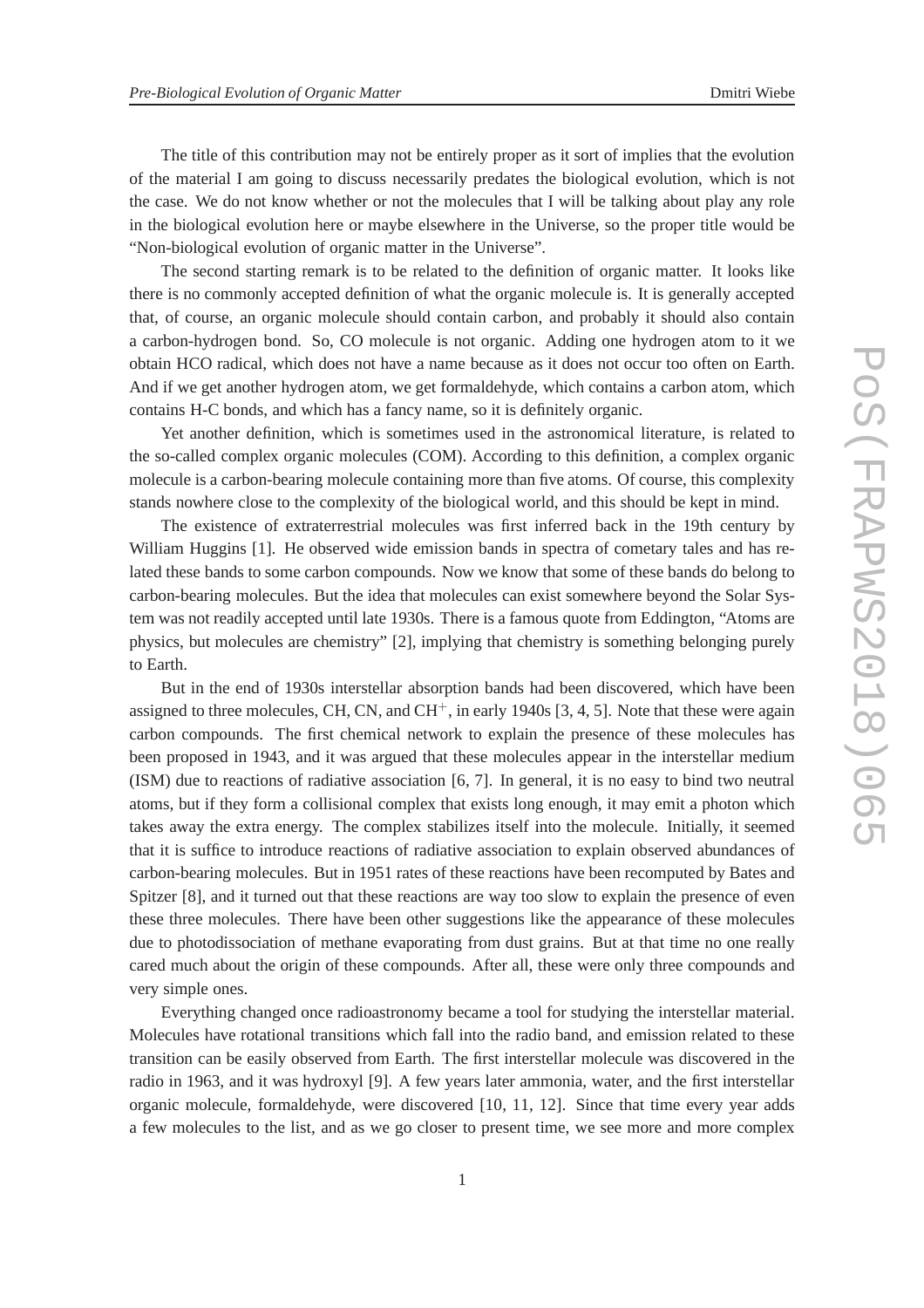organic compounds [13]. The total list of known interstellar and circumstellar molecules comprises more than 200 names, and the largest molecule which is definitely known to exist in interstellar space is thirteen-atom molecule of benzonitrile [14, 15]. This is the first aromatic ring molecule to have been discovered in the interstellar medium. Apart from it, we have methanol, ethanol, acetonitrile, which is a precursor to glycine, the simplest amino acid, and many others.

Definitely, this diversity cannot be explained by any simple set of chemical reactions. We need something more elaborate, and we need these chemical reactions to work at very low temperatures, sometimes below 10 K, and at very low densities. All of this means that we should only account for two-body processes. Destructive processes in the general ISM imply that molecular clouds are the place to form most of these molecules. The specific explanation was proposed in 1973 in the two papers by William Watson [16], Eric Herbst, and William Klemperer [17]. They argued that the chemical diversity which was observed in molecular clouds was related to ion-molecular (or ion-neutral) chemistry.

It is not easy to bind two neutral atoms, to say nothing about two same charge ions. However, if one reactant is charged and another one is neutral then they react much more easily, and the idea is that initial ionization is caused by cosmic rays. It is either ionization of  $H_2$  molecules, which leads to formation of  $H_3^+$  ion, or cosmic ray-induced ionization of primary atoms. Then, a simple chain of chemical reactions is initiated, which starts either with the reaction of a neutral atom with  $H_3^+$  $_3^+$  or with the reaction between  $H_2$  and an ion. Later, it turned out that this straightforward scheme only works in the simple way with oxygen. In the reactions of ionized oxygen with  $H_2$  or neutral oxygen with  $H_3^+$  ion, OH<sup>+</sup>, H<sub>2</sub>O<sup>+</sup>, and H<sub>3</sub>O<sup>+</sup> ions are produced. Then in the end we have the reaction of dissociative recombination, when the final ion in the chain recombines with an electron and is dissociated in the process into either hydroxyl or water.

It works somewhat differently in the case of carbon because carbon has a low ionization potential. So in most volume of the interstellar space it is ionized, and the reaction between  $C^+$  and  $H_2$  is very slow because it turned out to be radiative association reaction, and the reaction between C and  $H_3^+$  $_3^+$  does not proceed efficiently because neutral carbon abundance is quite low. And because of that another branch of chemical reactions starts with the reaction of ionized carbon with hydroxyl, and it ends with the formation of CO, the most abundant molecule after  $H<sub>2</sub>$ . A complicated situation is also typical for nitrogen reactions, again the two reactions  $N + H_3^+$  and  $N^+ + H_2$  are slow, and atomic nitrogen prefers to react with hydroxyl with the final formation of  $N_2$  molecule.

Of course, all the intermediate products of the above reaction chains are free to react with each other. For example, HCO<sup>+</sup> ion can react with  $H_2$  forming formaldehyde,  $H_3^+$  can react with a CN radical producing isomers HCN and HNC.  $C^+$  can react with CH initiating another reaction chain, which ends with the acetylene formation. You may notice that some of these reactions are neutral-neutral reactions. These reactions are slow when atoms are involved, but when you already have some molecules, neutral molecules react with each other more efficiently.

It was long believed that farther organic synthesis is based on reactions with  $CH_3^+$  ion [18]. It reacts with less complex organic molecules forming more complex organic molecules, and then situation develops farther and farther. But experiments have shown that in one case this logic fails. It was believed that the main production channel for methanol is formation of protonated methanol followed by its dissociative recombination. But experiments have shown that for some reasons this reaction is, first, very slow, and then, protonated methanol prefers to break somewhere in between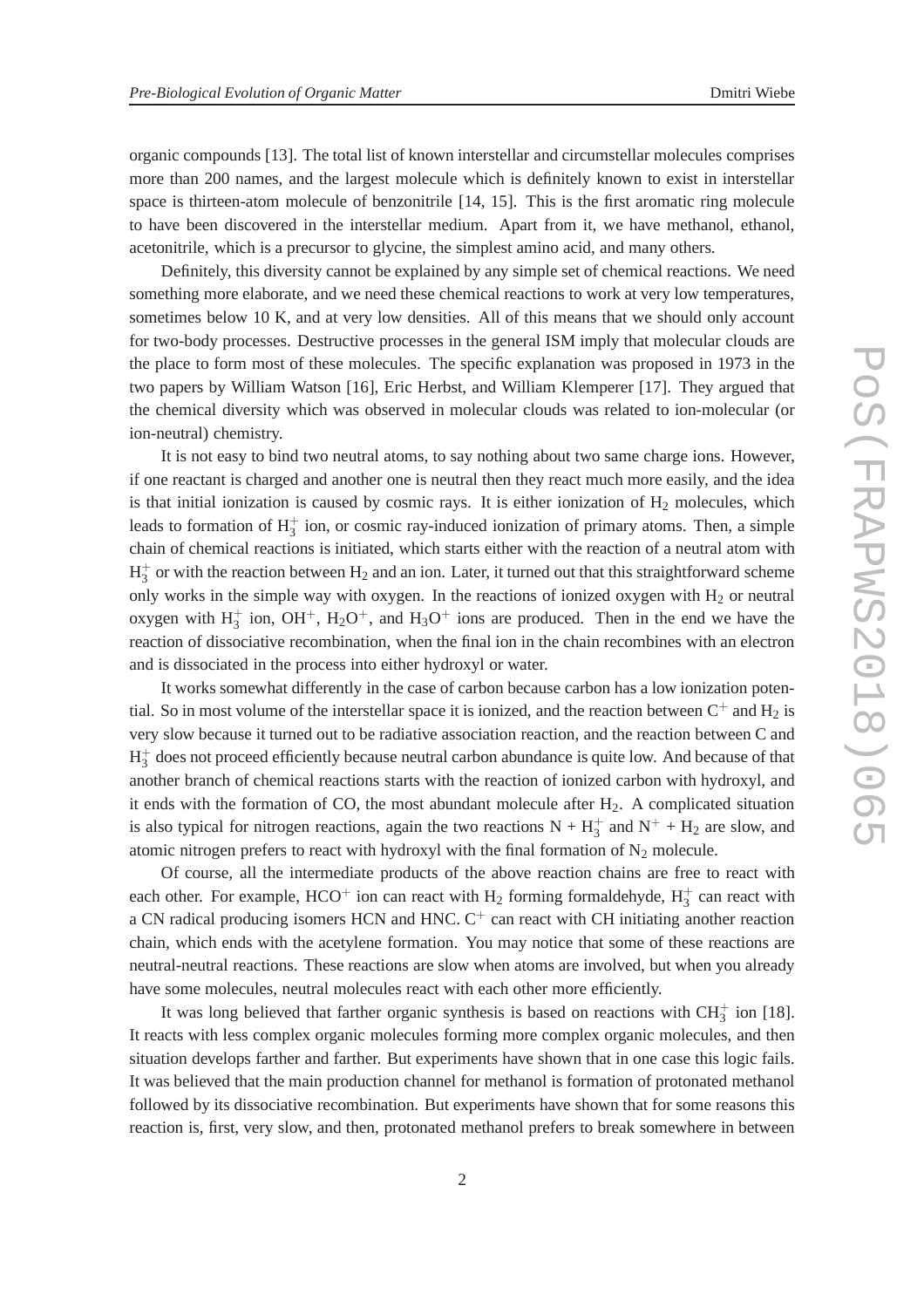producing not methanol but  $CH_3$  and  $OH$  [19]. So, gas-phase reactions turned out to be insufficient to explain at least high abundance of methanol in the interstellar medium. But actually this is not the major problem. The major problem is molecular hydrogen, which makes molecular clouds "molecular". There are no gas-phase reactions which effectively form  $H_2$  molecules in the modern Universe. Of course, this is the only way to produce  $H_2$  in the early Universe. But now it is believed that surface chemistry plays a major role in formation of molecular hydrogen.

When two hydrogen atoms recombine to form a molecule, you need some sink for the energy, and a dust grain plays a role of this sink. And, of course, if we allow molecular hydrogen to form on dust surfaces, we need to consider other surface processes as well. The simplest chain is a subsequent addition of hydrogen atoms to CO molecules, and it ends up with a methanol molecule. Some other branches are also possible, which lead to formation of methanol, ethanol, dimethyl ether. All these reactions proceed in low density cold dark environments. As a star formation proceeds, additional sources of energy appear. Icy mantles of dust grains can be father processed with formation of even more complex molecules.

To study this process, that is, to reproduce it in numerical models we need to write down the kinetic rate equations, which account for two-body processes and for the interaction of each molecule with some external factors like radiation, cosmic rays, and so on. There are some generally adopted parametrizations for coefficients in these reactions, and the relevant reaction parameters are available in various astrochemical databases like the Kinetic Database for Astrochemistry [20]. Farther, we need to adopt an element set along with a set of molecules which we want to consider. We also need to set physical conditions: density, temperature, cosmic ray flux, radiation, and extinction if the considered location is embedded deep into a molecular cloud.

To test the astrochemical model, there ought to be an etalon object rich in molecular gas. Fortunately, such a region is available nearby in the Taurus Molecular Cloud. The entire region is called the Molecular Ring, and it is very rich in organic molecules [21]. When you run a model with some typical physical conditions, and then you can compare your results with observations of various molecules in this object, which is often used as a testbed for astrochemical models. The various tests have shown that for most molecules we find a reasonable agreement with observations. Reasonable, in this case, means an order of magnitude in both directions, which is quite generous but taking into account all the uncertainties related both to observations and to simulations, this is reasonable. I would like to point out that with the modern models we can simultaneously explain abundances of very abundant molecules like CO and molecules with very low abundances. The range of abundances is six orders of magnitude, and we can explain it in a single model. It all concerns with gas-phase molecules. The situation is less clear with ices, as they should be observed in the infrared, in absorption, and for that we need a good source of infrared emission, which are quite rare. For now securely identified ice species only contain six molecules, and the most complex molecule in this list is again methanol. But even in this case we have some numerical constrains to our model.

The situation becomes more favorable for modeling and for observations when a young star appears nearby, and this star warms up dust grains, evaporates icy mantles, and all the molecules which had been synthesized on dust surfaces appear in the gas-phase where they can be observed. Actually, many molecules in the list presented in [13] have been observed in one single object, which is called Large Molecular Heimat and is located right next to the Galaxy center. This is where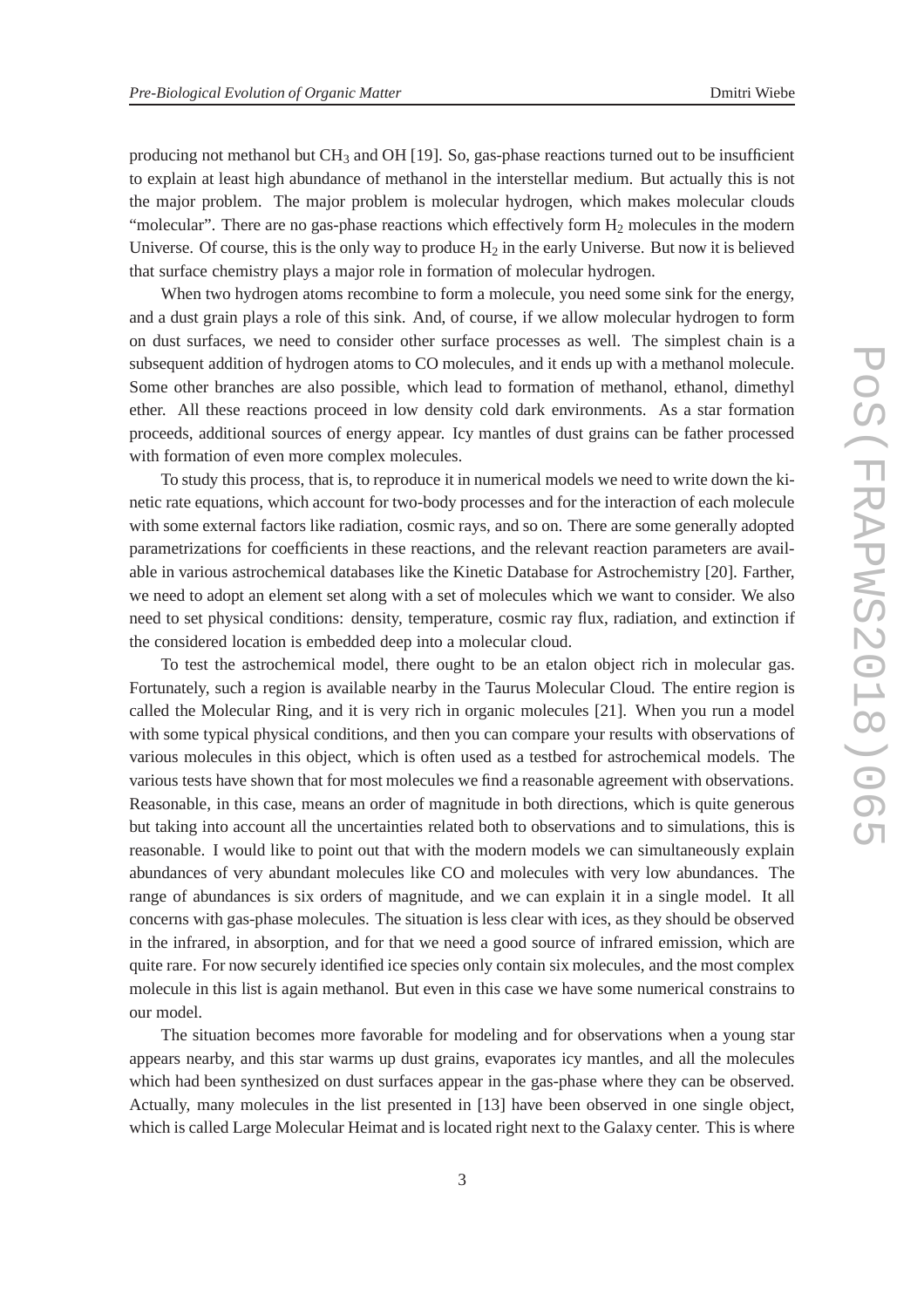numerous organic and non-organic molecules are observed in a quite compact region, and one can in principle study the spatial distribution of these molecules and compare these distributions with numerical models. In more sensitive observations it was shown that a similar situation is seen not only around massive young stellar objects but also around low mass young stellar objects, which are called hot corinos. What is interesting, complex organic molecules are now observed in dark pre-stellar cores like the prototypical pre-stellar core L1544 [22]. It is assumed to be very cold, and still it is rich in various organic molecules, which may imply that we are missing some desorption mechanism. The situation may not be that simple in this specific core. These are interferometric observations of methanol emission presented by [23], and they show that methanol emission is observed on one side of the core. This may imply that there is some illumination from this side.

Anyway, once these molecules are evaporated from icy mantles in hot cores, they can farther react with each other in the gas-phase, producing even more complex molecules and even maybe some amino acids. There were several claims that glycine was detected in interstellar space, but every time these claims have later been disputed. But this should be merely a technical problem, as there are no obstacles to form glycine in the interstellar medium. There are problems of observations, problems related by identification to the lack of laboratory data about many molecules. Because of that, many spectral lines which have already been observed are still unidentified, so we can wait for father discoveries as well.

There is still an open question whether or not this has any relation to the biological evolution. In the current paradigm of star formation, planetary systems definitely form out of the material which has passed through the molecular cloud stage into the pre-stellar core stage, so it should contain initially all these rich molecular inventory. But the question is whether or not these organic molecules are preserved during the formation of a protoplanetary disk.

Fortunately, we now have a possibility to observe such objects directly. At first, they were only observed in the optical, but now thanks to ALMA and other similar facilities we can observe protoplanetary disks in the radio band, and probably the nearest future will allow us to answer the question, whether or not this quite a complicated path of the pre-stellar core material to the terrestrial planet forming zone allows preserve the organic inventory which has been accumulated during the pre-stellar stage.

Some answer can be deduced from the analysis of meteorites. Meteorites are known to contain complex organic molecules, which sometimes possess quite significant anomalies in some isotopes, and the most prominent anomalies are observed for deuterium. The excessive deuterium (along with  $15N$ ) fractionation is believed to be a signature of the interstellar origin of the meteorite organics. It does not mean that all these molecules have been synthesized on the pre-stellar stage, but they have been synthesized out of the moieties inherited from the interstellar stage. Direct modeling is also possible, and this is what we are trying to do in our group.

The list of molecules which are now observed in protoplanetary disks is not that rich, but it already includes some simple organic molecules. We can compute some typical structure of a protoplanetary disk in terms of density, temperature, and radiation field. Then, on top of this structure we can compute the molecular evolution, trying to answer the question, whether or not the initial molecular inventory is preserved during the evolution of a protoplanetary disk. The problem is that most molecules can be frozen-out in real disks, so that it is not a straightforward task to infer their presence. Only in the very inner hottest region of the disk do complex molecules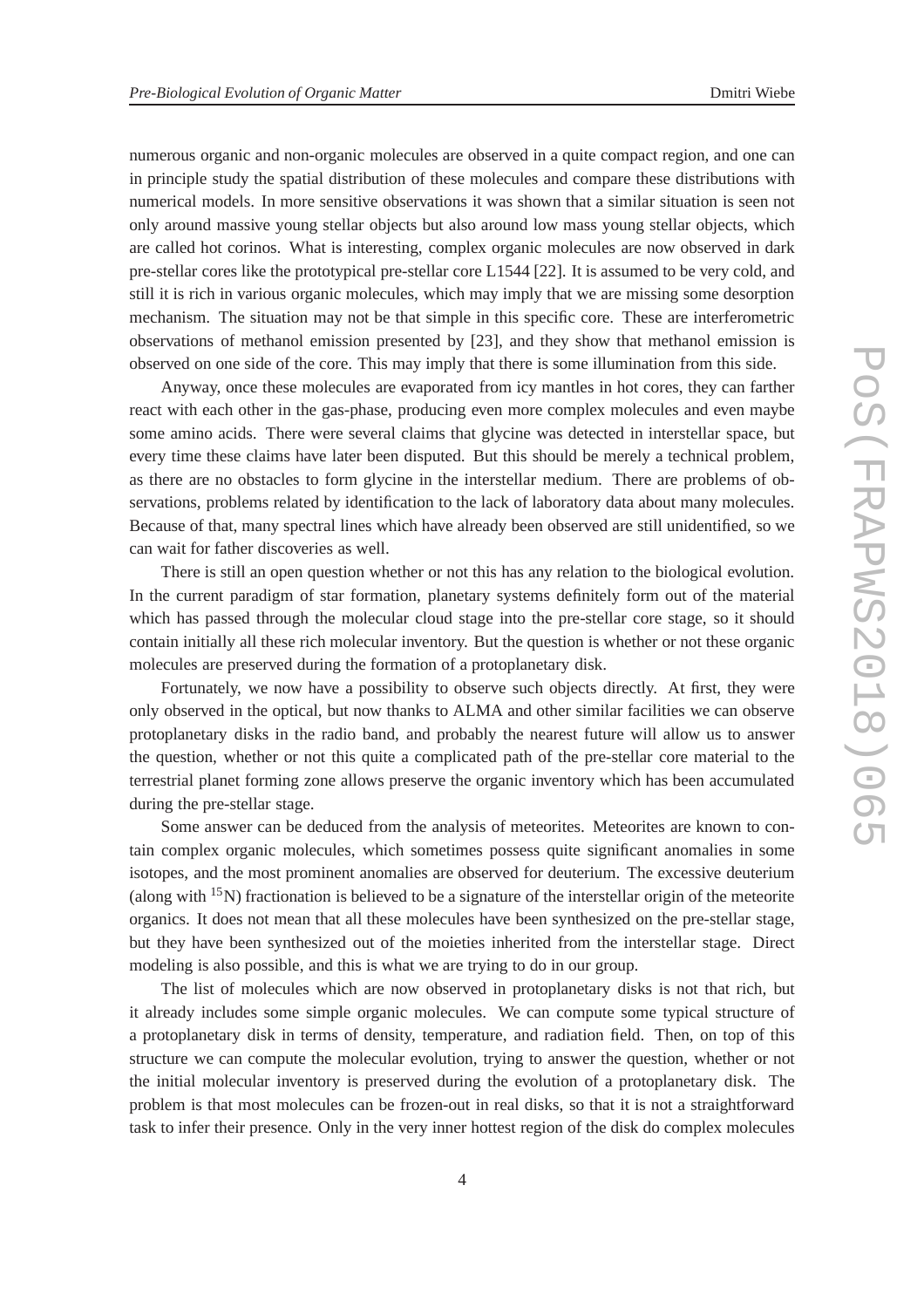evaporate from icy mantles and may participate in father gas-phase processing. Beyond the socalled ice line, methanol and other complex organic molecules are preserved untouched; or would be preserved untouched during the protostellar disk evolution if there were no luminosity outbursts.

We observe luminosity outbursts in some protostellar systems, and they may be an inevitable stage of evolution of any protoplanetary disk. On one hand, these outbursts move all ice lines farther out from the star. If during the outburst the luminosity is raised to about 200 solar luminosities, all the disk up to one hundred AU is heated up to temperatures which would evaporate most organic molecules. On the one hand, this allows us to make observations and to see whether or not abundances of these organic molecules are consistent with our prediction for molecular clouds and disks. On the other hand, these outbursts initiate new chemical processes, which may essentially change the initial inventory of molecules, especially close to the star, in the region where terrestrial planets form. What are the conclusions of these calculations remains to be seen.

My final comment is about an alternative scenario, which is now also being considered. This is a "top-down scenario". We know that the interstellar dust partially consists of organic compounds, and some organic molecules which are observed in regions of star formation may be products of the destruction of these organic dust grains rather than products of synthesis out of simpler compounds.

## **References**

- [1] W. Huggins, *On the Spectrum of Coggia's Comet*, *Proceedings of the Royal Society of London Series I* **23** (1874) 154.
- [2] A. S. Eddington, *Interstellar matter*, *The Observatory* **60** (1937) 99.
- [3] T. Dunham, Jr., *Interstellar Neutral Potassium and Neutral Calcium*, *PASP* **49** (1937) 26.
- [4] A. McKellar, *Evidence for the Molecular Origin of Some Hitherto Unidentified Interstellar Lines*, *PASP* **52** (1940) 187.
- [5] A. E. Douglas and G. Herzberg, *Note on CHˆ*{*+*} *in Interstellar Space and in the Laboratory.*, *ApJ* **94** (1941) 381.
- [6] D. Ter Haar, *On the origin of smoke particles in the interstellar gas (Errata: 10 146)*, *Bulletin of the Astronomical Institutes of the Netherlands* **10** (1943) 1.
- [7] H. A. Kramers and D. Ter Haar, *Condensation in interstellar space*, *Bulletin of the Astronomical Institutes of the Netherlands* **10** (1946) 137.
- [8] D. R. Bates and L. Spitzer, Jr., *The Density of Molecules in Interstellar Space.*, *ApJ* **113** (1951) 441.
- [9] S. Weinreb, A. H. Barrett, M. L. Meeks and J. C. Henry, *Radio Observations of OH in the Interstellar Medium*, *Nature* **200** (1963) 829.
- [10] A. C. Cheung, D. M. Rank, C. H. Townes, D. D. Thornton and W. J. Welch, *Detection of Water in Interstellar Regions by its Microwave Radiation*, *Nature* **221** (1969) 626.
- [11] A. C. Cheung, D. M. Rank, C. H. Townes, D. D. Thornton and W. J. Welch, *Detection of NH*<sup>3</sup> *Molecules in the Interstellar Medium by Their Microwave Emission*, *Physical Review Letters* **21** (1968) 1701.
- [12] L. E. Snyder, D. Buhl, B. Zuckerman and P. Palmer, *Microwave Detection of Interstellar Formaldehyde*, *Physical Review Letters* **22** (1969) 679.